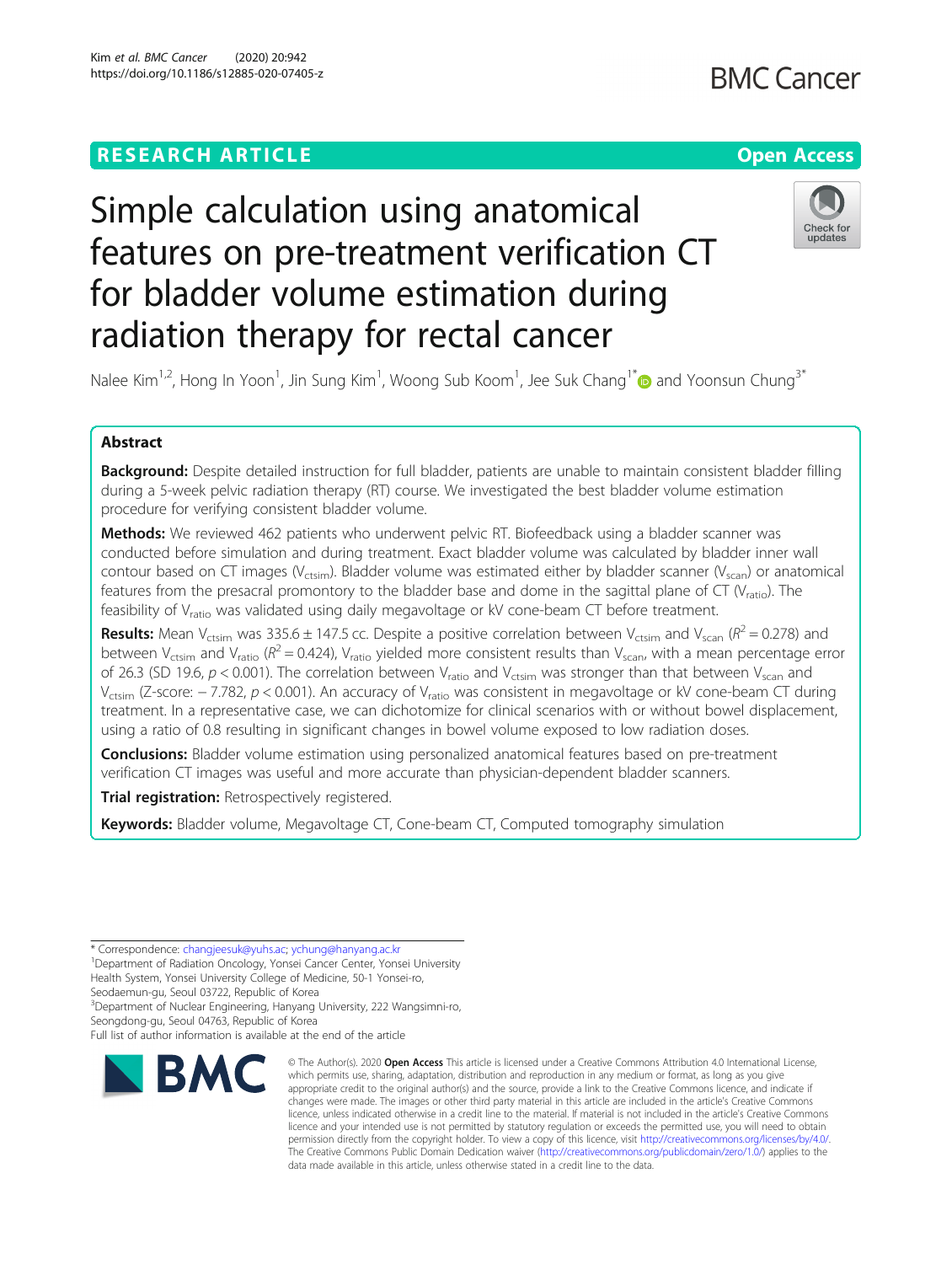#### Background

Radiation therapy (RT) to the whole pelvis often induces several acute or late gastrointestinal toxicities such as abdominal pain, diarrhea, small bowel obstruction, or perforation in locally advanced rectal cancer patients receiving preoperative concurrent chemoradiotherapy (CRT) [\[1,](#page-6-0) [2\]](#page-6-0). Thus, many clinicians have attempted to reduce RT doses and irradiated volumes using non-surgical methods, including the prone position, small bowel displacement devices, and bladder distension [\[1](#page-6-0), [3](#page-6-0)–[6](#page-6-0)].

Studies show that there is a large variation in bladder volumes throughout treatment. To account for bladder filling, a sufficiently large margin can be applied. Otherwise, physicians provide instructions to maintain consistent bladder distension and to regularly check bladder volume during preoperative CRT. However, daily verification of full bladder status in clinical practice is challenging. A portable automated ultrasonic bladder scanner is usually used for estimating bladder volume. Protocol-based maintenance using ultrasonic bladder scanners is employed at our institution; it is reported that bladder volume can be maintained more consistently during RT. [\[3,](#page-6-0) [7\]](#page-6-0) However, in clinical practice, accuracy is the main issue with this method due to deviations introduced by physicians performing bladder scans and the types of bladder scanners used. Thus, the most accurate and practical bladder volume estimation procedure needs to be identified for obtaining consistent results to avoid physicians and patients from receiving inaccurate bladder volume information.

In the era of intensity modulated radiation therapy (IMRT) and image-guided radiation therapy (IGRT), routine mega-voltage CT (MVCT) or kilovoltage conebeam CT (kVCBCT) is performed immediately before each treatment session. If bladder volumes can be estimated using MVCT or kVCBCT findings, an additional procedure for estimating bladder volume can be avoided. Furthermore, the image quality of MVCT or kVCBCT allows for the visualization of pelvic organs such as the bladder, colon, rectum, uterus, prostate, bones, etc. We hypothesized that estimation of bladder volume using unaffected anatomical features on MVCT or kVCBCT images would be a practical and accurate method; thus, we aimed to investigate our first hypothesis by conducting a retrospective study.

### Methods

#### Patient population

Following the Health Institutional Review Boards of Yonsei University Hospital (No. 4–2019-0887) approval, we retrospectively reviewed the data of patients diagnosed with rectal cancer from September 2012 to January 2018. Then, we screened for patients treated with RT under contrast enhanced planning CT with 3 mm

thickness ( $n = 499$ ). We excluded patients who received RT with a palliative aim without considering bladder volume, those without bladder scan data, those with rectal ballooning, those who underwent cystectomy, and those who had anatomic distortions after lumbar spine surgery. After applying these exclusion criteria, we ultimately analyzed data of 462 patients. The requirement for informed consent was waived owing to the study's retrospective nature.

#### CT simulation and bladder volume estimation

CT simulation was performed by positioning the patient with a full bladder in either the prone position with a belly board or in the supine position. All the patients were asked to follow the institutional bladder-filling protocol before CT simulation. Bladder volume estimation using bladder scan  $(V_{scan})$  was performed using a portable automated ultrasonic bladder scanner (Bicon-700, Mcube Technology, Korea) during simulation. Physicians placed the bladder scanner on the suprapubic area and angled the scanner towards the bladder with the patient lying in the supine position. Physicians consecutively measured bladder volumes five times; the mean value was recorded as V<sub>scan</sub>.

To calculate bladder volumes based on ratio of anatomical features  $(V_{\text{ratio}})$ , the CT simulation isocenter was used as the reference point. The typical isocenter was located at the midline with a mid-depth of 2 cm above the upper margin of the femur head. With sagittal view through the isocenter, we measured the distance from the sacral promontory to the bladder dome (U) and from the sacral promontory to the bladder base (L). Then we calculated the ratio for height of bladder as follows:

Ratio of bladder height = 
$$
\frac{(L - U)}{L}
$$

Then, equation for  $V_{ratio}$  was conferred by linear regression using the ratio of bladder height (Additional file [1](#page-5-0): Figure S1):  $V_{ratio} = 39.78 + 312.13$  \* (Ratio of bladder height).

After CT simulation, the inner bladder wall was contoured from the base to the dome of the bladder for calculating the simulation bladder volume  $(V_{\text{ctsim}})$  using MIM software (MIM Software Inc., Cleveland, OH, USA). While contouring the inner bladder wall, CT images were viewed using a mediastinal window (window width/level [Hounsfield Unit] = 500/39) setting. Since actual bladder volume measurement is practically impossible,  $V_{\text{ctsim}}$  was considered as the actual bladder volume. Each method for bladder volume estimation  $(V_{\text{scan}} V_{\text{ratio}})$  and  $V_{\text{ctsim}}$  is illustrated in Fig. [1](#page-2-0).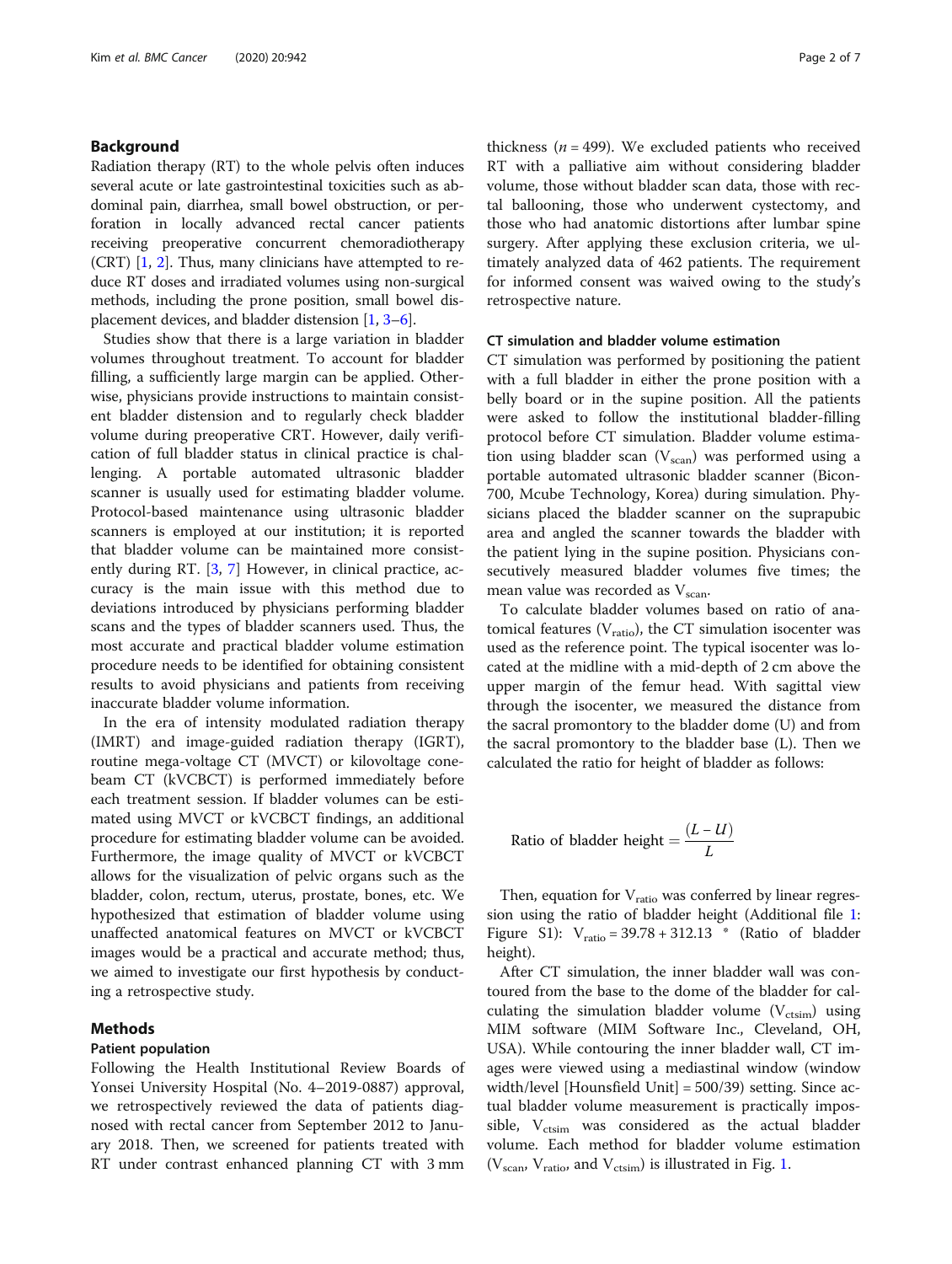<span id="page-2-0"></span>

We performed further validation using MVCT and kVCBCT images (total 108 sets) of 18 patients treated from December 2017 to January 2018. Similar to the volume estimation method used in CT simulation, the inner bladder wall was contoured from the base to the dome of the bladder to calculate bladder volume in MVCT/kVCBCT using MIM software. After our preliminary analysis, patients were sent back to the waiting room after insufficient image verification for bladder volume estimation using MVCT/kVCBCT instead of waiting for repeated error prone bladder scans. After 10–15 min of drinking 100 cc of water, repeated MVCT/ kVCBCT verification was performed before treatment. Most patients underwent just one additional MVCT/ kVCBCT after insubstantial bladder volume verification during the first time. With sufficient bladder volume verification using MVCT/kVCBCT, patients underwent each treatment with positive feedback for maintaining consistent bladder volume.

#### Statistical analysis

To simplify the comparison, we considered  $1 \text{ cm}^3$  on the simulation CT to be equivalent to 1 mL on the bladder scan. To assess the accuracy of each estimation tool, the correlations between  $V_{scan}$  and  $V_{ctsim}$  and between  $V_{ratio}$ and V<sub>ctsim</sub> were analyzed using Pearson's correlation coefficient. The Steiger's Z-test was used for comparing the correlation coefficients. Each coefficient derived from the correlation between  $V_{ratio}$  and  $V_{ctsim}$  and between  $V_{scan}$  and  $V_{ctsim}$  was used to generate the final bladder volume estimation equation. After deriving an equation for estimating bladder volume, we determined percentage differences between  $V_{scan}$  and  $V_{ratio}$  using standard deviations (SDs) and 95% confidence intervals (CIs). We also performed the Z-test after Fisher's transformation to evaluate differences among subgroups (sex, position). A  $p$ -value < 0.05 was considered to be statistically significant. All analyses were performed using GraphPad Prism (version 8.00 for Windows; GraphPad Software, La Jolla California, USA) and R (version 3.2.2; R Foundation for Statistical Computing, Vienna, Austria).

#### Results

We analyzed 462 consecutive CRT-receiving rectal cancer patients who underwent bladder scans. Most patients (88.7%) underwent CT simulation in the prone position. Mean actual bladder volume from  $V_{\text{ctsim}}$  was 335.6 mL. Other characteristics of the whole study population are listed in Table 1.

Estimated volumes using both the tools  $(V_{ratio}$  or  $V_{\text{ctsim}}$ ) showed positive correlations with  $V_{\text{ctsim}}$ . Although there was a correlation between  $V_{ratio}$  and  $V_{ctsim}$  $(R^2 = 0.424,$  Fig. [2a](#page-3-0)) and  $V_{\text{scan}}$  and  $V_{\text{ctsim}}$   $(R^2 = 0.278,$ Additional file [2:](#page-5-0) Figure S2), we found that  $V_{\text{ctsim}}$  can be predicted better by using  $V_{ratio}$  than by using  $V_{scan}$  (Z-

Table 1 Patient and baseline characteristics

|                         | N                         | %    |  |  |  |
|-------------------------|---------------------------|------|--|--|--|
| Sex                     |                           |      |  |  |  |
| Female                  | 194                       | 42.0 |  |  |  |
| Male                    | 268                       | 58.0 |  |  |  |
| Position                |                           |      |  |  |  |
| Prone                   | 410                       | 88.7 |  |  |  |
| Supine                  | 52                        | 11.3 |  |  |  |
|                         | Mean $\pm$ SD             |      |  |  |  |
| Age (yr)                | $59.1 \pm 12.7$           |      |  |  |  |
| $V_{scan}$ (mL)         | $236.0 \pm 112.4$         |      |  |  |  |
| $V_{\text{crsim}}$ (mL) | $335.6 \pm 147.5$         |      |  |  |  |
|                         | Median (range)            |      |  |  |  |
| Anatomic features (cm)  |                           |      |  |  |  |
| Upper limit (U)         | $0.99$ ( $-7.69 - 9.25$ ) |      |  |  |  |
| Lower limit (L)         | 10.03 (5.61-14.18)        |      |  |  |  |
| Ratio (L-U/L)           | $0.91(0.19 - 2.08)$       |      |  |  |  |

Abbreviations: yr year, SD standard deviation,  $V_{ctsim}$  bladder volume measurement using computed tomography simulation images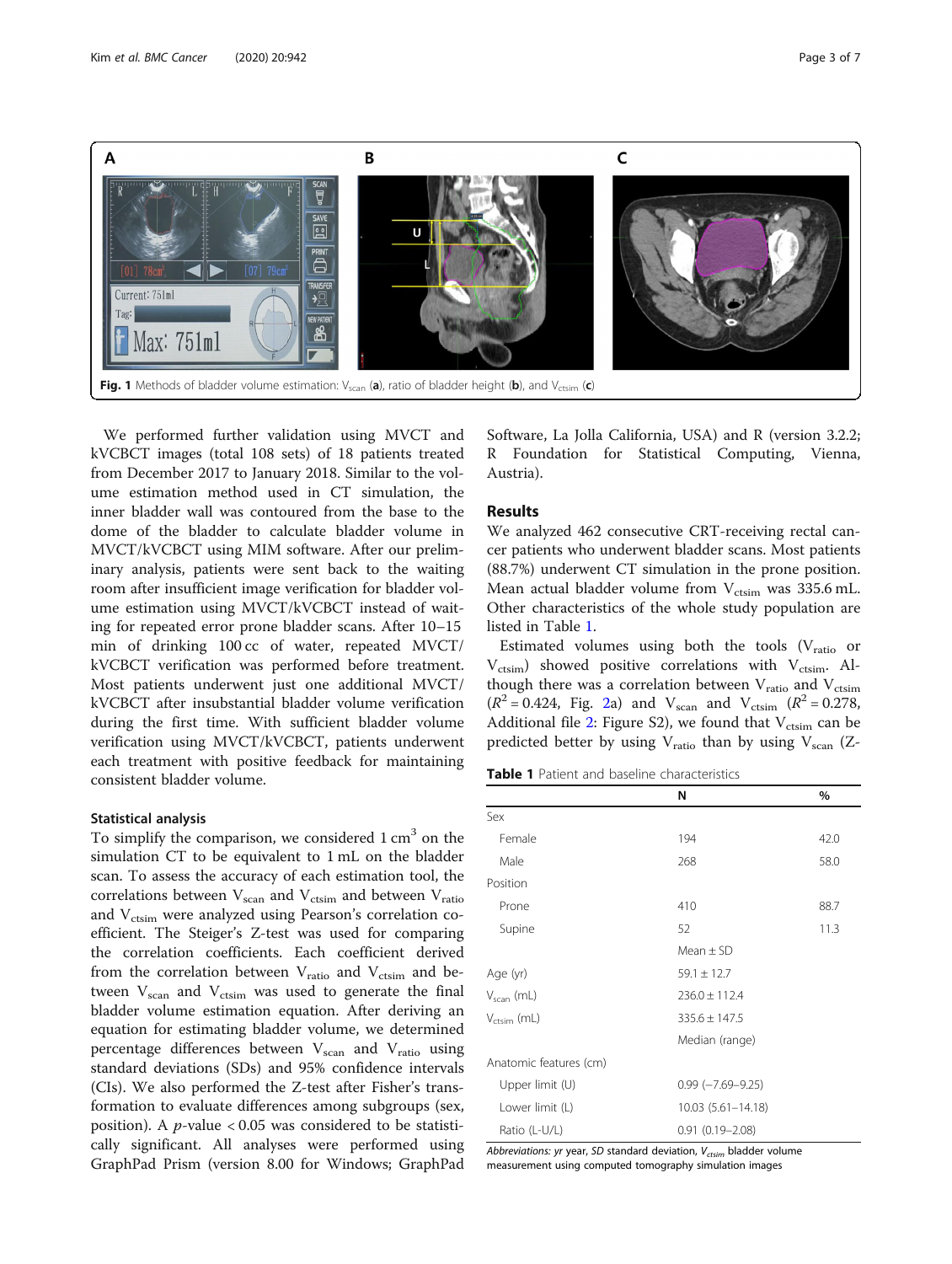<span id="page-3-0"></span>

cone-beam CT (kV CBCT) and bladder volume estimated by ratio of bladder height ( $V_{\text{ratio}}$ )

score: 2.711,  $p = 0.007$ ) after Steiger's Z-test. Additionally,  $V_{\text{ratio}}$  yielded more consistent results than did  $V_{\text{scan}}$ , with a mean percentage error of 26.3 (SD, 19.6; 95% CI, 24.6–28.1;  $p < 0.001$ ; Table 2) to V<sub>ctsim</sub>.

We found that  $V_{ratio}$  differed according to treatment position and sex.  $V_{ratio}$  also showed a positive correlation with  $V_{\text{ctsim}}$  in each subgroup. Additionally, we identified no difference in the degree of correlation between  $V_{ratio}$ and V<sub>ctsim</sub> after performing Steiger's Z-test with Fisher's transformation (Additional file [3](#page-5-0): Table S1).

We further validated the feasibility of  $V_{\text{ratio}}$  using MVCT/kVCBCT images. There was no difference in bladder volume estimation based on either the equation derived from CT simulation or the volume estimation equation generated from 108 MVCT/kVCBCT image sets (Z-score: 0.696,  $p = 0.486$ ). Therefore, we adopted the equation from the initial  $V_{ratio}$  (from CT simulation) to further verify the feasibility of  $V_{ratio}$  in MVCT/ kVCBCT images (Fig. 2b). On performing Steiger's Ztest, we found that  $V_{ratio}$  showed a higher degree of consistency in MVCT/kVCBCT bladder volume than did V<sub>scan</sub> (Z-score: 2.013,  $p = 0.044$ ). Additionally, the mean percent differences between V<sub>ratio</sub> and actual bladder volume on MVCT/kVCBCT and between V<sub>ratio</sub> and

 $V<sub>scan</sub>$  were 23.4 and 33.2% ( $p < 0.001$ , Table [3\)](#page-4-0), respectively. Additionally, a representative case revealed that the ratio of 0.8 ( $V_{ratio} = 289.5$ ) resulted in small bowel  $V_{10Gv}$  of 240 cc with a wide variation in the low dose area of the small bowel and bladder in accordance with the relative ratio of anatomical references (Fig. [3](#page-4-0)a-b).

#### **Discussion**

Our findings demonstrated that anatomical features identified on CT  $(V_{ratio})$  were more useful for predicting bladder volume than were findings of bladder scans  $(V<sub>scan</sub>)$ . Our results also suggest that determining the V<sub>ratio</sub> using MVCT or kV CBCT findings could be more useful and practical than using bladder scans during treatment in routine practice.

Bladder filling is critical for reducing radiationinduced pelvic toxicities, such as enteritis and cystitis, in patients receiving whole-pelvic RT. [\[8](#page-6-0), [9\]](#page-6-0) Modern techniques, such as IMRT and IGRT, can deliver smaller irradiation doses to the small bowel, resulting in less acute gastrointestinal toxicities in patients receiving pelvic RT. [[10,](#page-6-0) [11\]](#page-6-0) The NRG/RTOG 1203 study showed that pelvic IMRT for cervical and endometrial cancer was related with significantly less gastrointestinal and urinary

Table 2 Comparison between bladder volumes estimated using bladder scan and using anatomic references on planning computed tomography

| <b>Estimation tool</b> | Number of data sets | Mean percent difference | 95% CI        | SD of percent difference |       |
|------------------------|---------------------|-------------------------|---------------|--------------------------|-------|
| $V_{scan}$             | 462                 | 42.                     | 39.4-45.9     |                          | 0.001 |
| $V_{ratio}$            | 462                 | 26.3                    | $24.6 - 28.1$ | 19.6                     |       |

Abbreviations: CI confidence interval, SD standard deviation, V<sub>scan</sub> bladder volume measurement using bladder scan, V<sub>ratio</sub> bladder volume measurement using ratio of anatomical features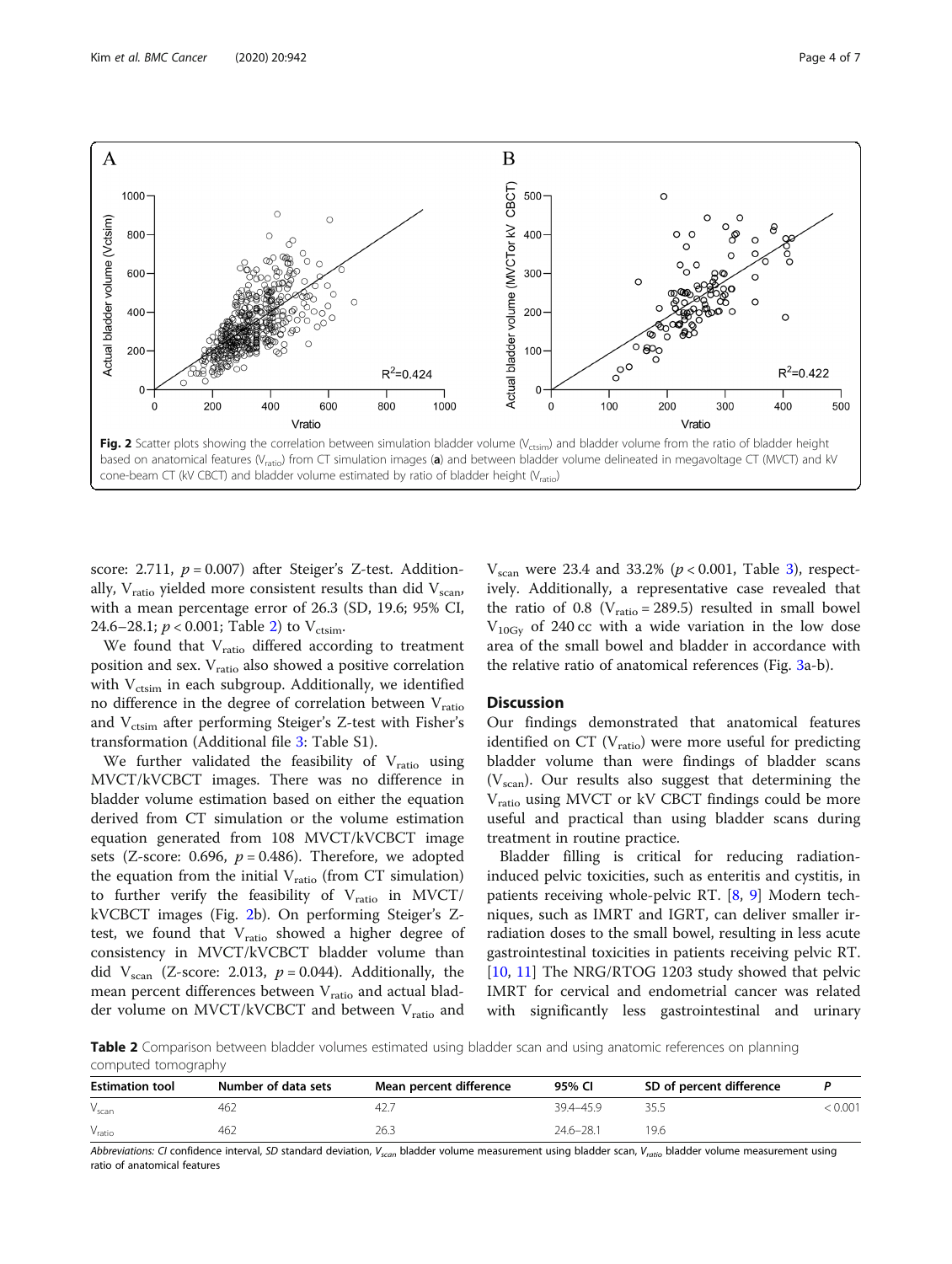| compaced company       |                     |                         |               |                          |       |  |  |
|------------------------|---------------------|-------------------------|---------------|--------------------------|-------|--|--|
| <b>Estimation tool</b> | Number of data sets | Mean percent difference | 95% CI        | SD of percent difference |       |  |  |
| $V_{scan}$             | 108                 |                         | $28.5 - 37.8$ | 26.,                     | 0.001 |  |  |
| $V_{\text{ratio}}$     | 108                 |                         | $21.3 - 29.5$ |                          |       |  |  |

<span id="page-4-0"></span>Table 3 Comparison between bladder volumes estimated using bladder scan and using anatomical features on cone-beam computed tomography

Abbreviations: CI confidence interval, SD standard deviation, V<sub>scan</sub> bladder volume measurement using bladder scan, V<sub>ratio</sub> bladder volume measurement using ratio of anatomical features

toxicities than was standard RT, based on patientreported toxicities according to the Expanded Prostate Cancer Index Composite [\[10\]](#page-6-0). Despite this, 33.7% of patients receiving IMRT still developed frequent or almost constant diarrhea in the NRG/RTOG 1203 study. Some studies have demonstrated the protective effects of bladder filling on the small bowel in patients receiving IMRT [[12,](#page-6-0) [13\]](#page-6-0). Recently, Chen et al. showed that the small bowel volume that received 45 Gy was larger when IMRT was delivered on an empty bladder than when IMRT was delivered on a full bladder [[12\]](#page-6-0). Furthermore, recent meta-analysis reported that grade 3 or more small bowel toxicity was related to multiple parameters in small dose area (range, 5–35 Gy) rather than traditional parameters related to 45 Gy [\[14\]](#page-6-0). Adequate bladder filling can reduce the small bowel volume affected by small dose area. Therefore, the importance of bladder filling has not diminished, even in the modern RT era of IMRT.

Nevertheless, intra- or inter-fractional variation in bladder volume can cause critical treatment accuracyrelated issues. Some studies have reported that the variation in bladder volume can influence changes in target volume and irradiated dose during pelvic RT. [[8,](#page-6-0) [15](#page-6-0), [16](#page-6-0)] Consistent results of volume measurement are indispensable to ensure effective and safe advanced-RT techniques. Thus, many studies have investigated accurate and useful tools for the regular measurement of bladder volumes. Among several methods, bladder ultrasonog-raphy is known to be an easy and useful method [\[3](#page-6-0), [16](#page-6-0)]. As previously described, a biofeedback protocol based on the correlation between ultrasonography scan and bladder volume resulted in consistent bladder volume maintenance and better performance than did a selfcontrolled maintenance program [[3,](#page-6-0) [7](#page-6-0)]. However, with the accumulation of clinical experience, several problems have been identified in bladder volume estimation in clinical practice. Following are the reasons for accuracy

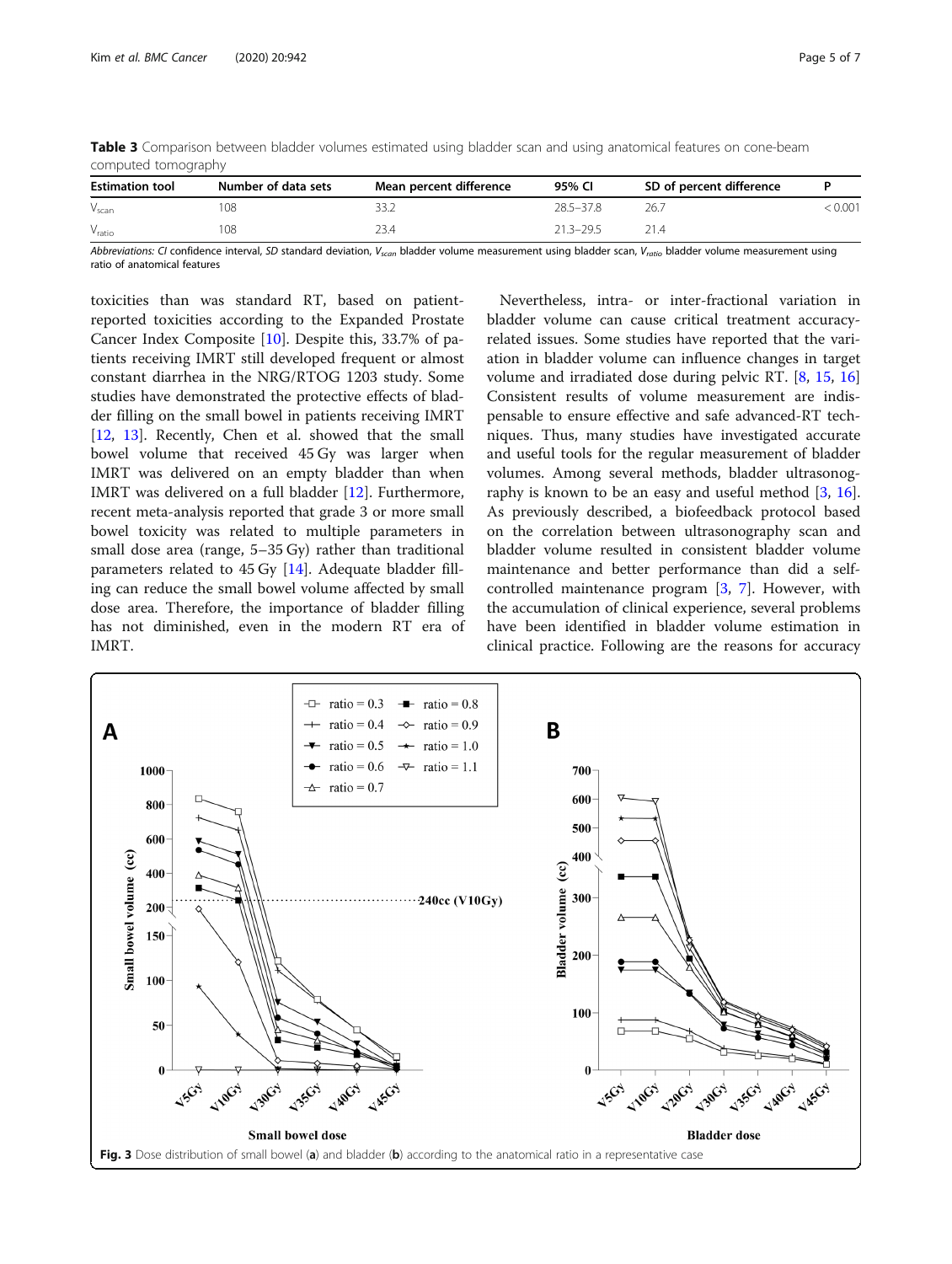<span id="page-5-0"></span>issues related to bladder scans: first, bladder scan results are highly dependent on the performing physicians and second, while bladder scan results might be representative of the actual bladder volume, these results are not equal to the actual bladder volumes. Thus, we attempted to identify more accurate and useful measurement tools that are unaffected by the performing physicians and decided to evaluate the feasibility of bone anatomical features for estimating bladder volumes. For instance, there is a wide variation in small bowel dose distribution according to the ratio of bladder height. (Fig. [3](#page-4-0)a). Additionally, in a representative case, we observed that an anatomical ratio > 0.8 could be a surrogate for minimizing the small bowel irradiated volume. Further investigation on the optimal cut-off of anatomical variance could help technicians and physicians to treat patients more effectively.

Based on our study results, bony anatomical reference points on CT images could be more accurate and useful for estimating bladder volumes, as they are not influenced by external factors. We investigated the availability of anatomical reference points on MVCT/kVCBCT images because MVCT/kVCBCT is considered easily applicable in clinical practice; furthermore, if MVCT/ kVCBCT can be utilized, additional procedures for measuring bladder volumes before treatment are not necessary because MVCT/kVCBCT can be performed daily for each patient. Given our findings, our hypothesis appears to be well-validated, and the use of anatomical features on MVCT/kVCBCT images could not only be accurate and useful but also less labor-intensive and time-consuming; this is because bladder volumes can be immediately determined by measuring the distances between anatomical features on the images obtained for patient setup before each treatment.

It has been questioned whether the image quality of MVCT/kVCBCT with respect to contrast and resolution allows the identification of anatomical features and differentiation of the bladder from other pelvic organs. However, MVCT/kVCBCT is sufficiently useful for identifying bony anatomical structures and for distinguishing the bladder from other pelvic organs. MVCT has already been established for the purposes of patient setup and dose verification in IGRT delivered using helical tomotherapy (Accuray, Sunnyvale, CA) [\[17,](#page-6-0) [18](#page-6-0)]. kVCBCT is also known to be useful for improving the accuracy of the set-up and for continuously monitoring changes in tumor volume and normal organs, making it possible for kVCBCT to be used in adaptive RT [[19](#page-6-0)–[21](#page-6-0)].

The retrospective study design is a limitation of this study. However, the purpose of our study was to validate our hypothesis for overcoming the limitations of bladder scans for bladder volume estimation, which is an established routine practice, based on our clinical experiences.

We think that our results are sufficient for demonstrating the feasibility of bladder volume estimation using anatomical features based on validation using MVCT/ kVCBCT findings. In addition, bladder volumes affected by low dose (range, 5–10 Gy) could increase with absolute volume but not a proportional volume of bladder (Additional file 4: Figure S3) while preventing small bowel damage. Such yin and yang should be cautiously considered by physicians.

#### Conclusions

Our findings demonstrated that bladder volume estimation using personalized anatomical features on CT simulation or cone-beam CT was clinically useful in terms of assessment accuracy and simple implementation. Anatomical ratio could be a promising surrogate for adequate bladder filling in further clinical implementation. Bladder volume estimation at that time of image verification using MVCT/kVCBCT could help physicians and patients during pelvic RT.

#### Supplementary information

Supplementary information accompanies this paper at [https://doi.org/10.](https://doi.org/10.1186/s12885-020-07405-z) [1186/s12885-020-07405-z.](https://doi.org/10.1186/s12885-020-07405-z)

Additional file 1: Figure S1. Scatter plots showing the correlation between simulation bladder volume ( $V_{\text{ctsim}}$ ) and the ratio of bladder height based on anatomic reference.

Additional file 2: Figure S2. Scatter plots showing the correlation between simulation bladder volume (V<sub>ctsim</sub>) and bladder volume based on bladder ultrasonography scan (V<sub>scan</sub>).

Additional file 3: Table S1. Correlation between bladder volume and baseline characteristics.

Additional file 4: Figure S3. Dose-volume histogram of small bowel and bladder according to the anatomical ratio in a representative case.

#### Abbreviations

RT: radiation therapy; CRT: chemoradiotherapy; IMRT: intensity modulated radiation therapy; IGRT: image-guided radiation therapy; MVCT: mega-voltage CT; kVCBCT: kilovoltage cone-beam CT; SD: standard deviation; CI: confidence interval

#### Acknowledgments

Presented at the 61st annual meeting of American Society for Radiation Oncology, October 2019, Chicago, IL, USA.

#### Authors' contributions

Conception, design, and drafting of the manuscript were performed by NK, JSC, and YC. Data collection and interpretation were performed by NK, HIY, JSK, WSK, JSC, and YC. All authors read and approved the final manuscript.

#### Funding

This work was supported by the Ministry of Science, Korea, through the research and development program of the National Research Foundation of Korea (NRF-2017R1C1B2010379).

This work was supported in part by Basic Science Research Program through the National Research Foundation of Korea (NRF) funded by the Ministry of Education (NRF-2018R1D1A1B07049228).

#### Availability of data and materials

The datasets generated and analyzed during the current study are not publicly available due to institutional data protection law and confidentiality